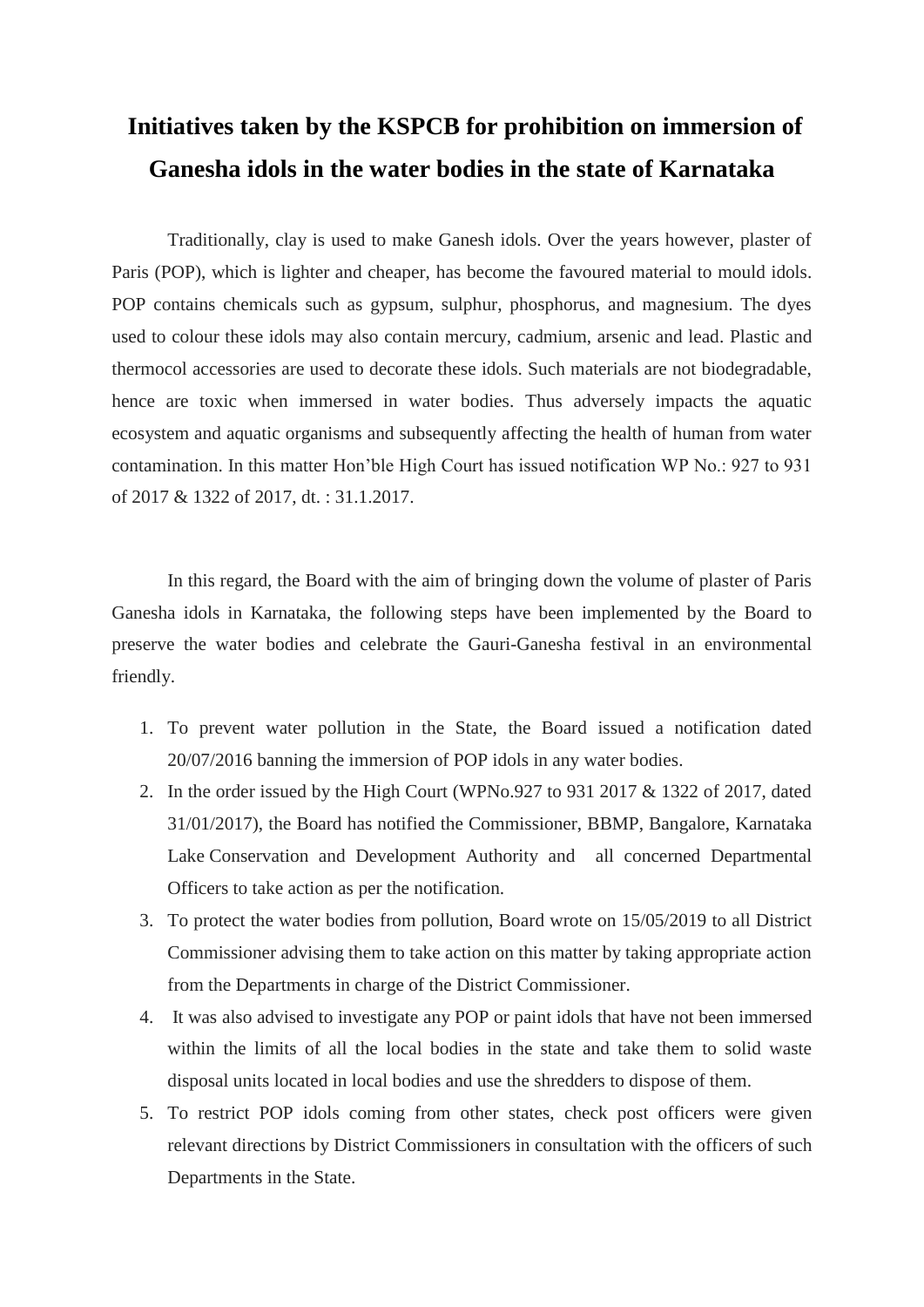- 6. The District Commissioners were instructed to direct all local bodies and GPs not to make POP and chemical colored idols and that such idols are not immersed into any water source and such violators would have to face action according to IPC 1860.
- 7. The Board informed the Regional Officers, KSPCB and Officers of all concerned Departments to notify the manufacturers to prepare the colourless clay idols instead of Plaster of Paris (POP) idols.
- 8. Committees are also constituted at the local level in collaboration with District Officers and Local Authorities, Police, Pollution Control Board and Non-Governmental Organizations to monitor and act on POP idol makers and vendors. The Committee consists of the following members:
	- Local Authorities Commissioners/Chairman
	- Relevant Regional Officer, KSPCB Members
	- Police Department Representative Members
	- Representative of Non-Governmental Organizations Members
- 9. The Board directed all the Local Authorities to conduct awareness programs for the Public Sector Organizations/Ganesh Mahamandals using the details of licenses issued by the Police Department and Local Authorities regularly every year.
- 10. Public were made aware to celebrate the festival with idols of 'colorless' clay and then dispose of them within the designated places assigned by the Local Authorities.
- 11. Public were instructed to segregate the solid waste (flower, fruit, bamboo, mango, etc.) besides the mobile tank/kalyani in case of disposal of clay Ganesha idols.
- 12. The ULBs were directed to identify lakes/kalyani in each ward and take appropriate action for the safe disposal of clay idols.
- 13. The Mahamandals wherein the Ganesh idols are worshiped in public places were made to obtain prior mandatory permission from Local Authorities and police departments. The conditions of the permissions issued included a ban on the use of plastic plexes and other materials in licensing situations and the use of loudspeakers from 10 pm to 6 pm.

Every year, Karnataka State Pollution Control Board during the Ganesha festival makes an effort to protect water bodies by advocating eco-friendly clay Ganesha idols without any metallic colour for Ganesha Festival celebrations. Due to the COVID situation this year, the Board came out with a unique **"Turmeric Ganesha Campaign"** – To Sensitize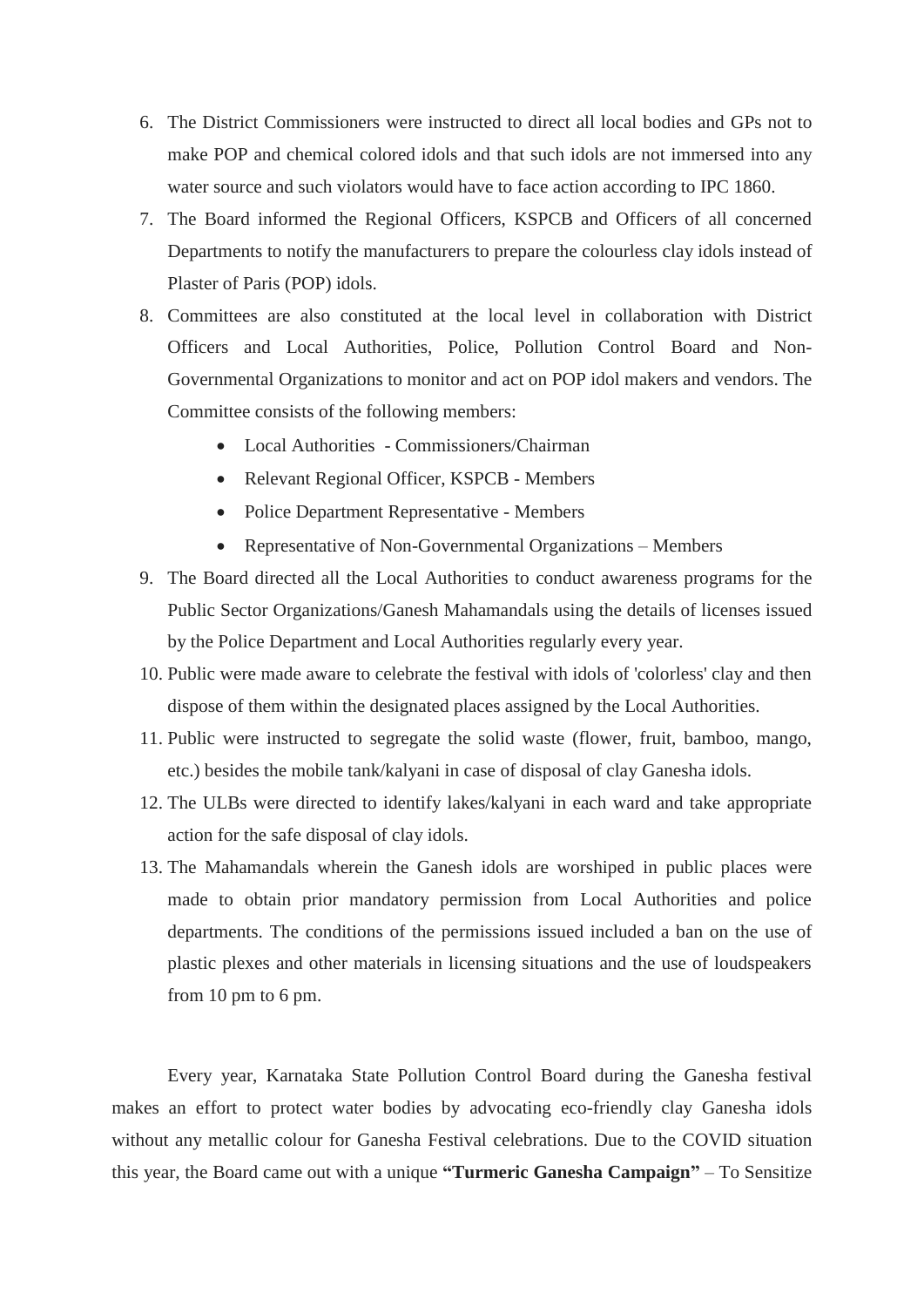and Motivate people to make and worship 1 Lakh Turmeric Ganesha Idols by reaching out to 10 million citizens of Karnataka. This programme was appealed the general public to celebrate Ganesha Festival by making Idols (maximum 1 feet height) using turmeric mixed with wheat or ragi millet flour at home. Considering the antibacterial, antiviral, antiinflammatory properties of Turmeric, the public was appealed to celebrate Turmeric Ganesha to combat COVID eventualities. Several outreach activities were undertaken by the Board to promote Turmeric Ganesha that including radio talks, TV promotions, videos, appeal from eminent people, political leaders, religious leaders and celebrities, paper advertisements, door to door campaign, billboards displays, webinars, advertisement on products like Milk sachets, matchboxes, incense stick boxes, sweet boxes, one to one interaction with apartment owners associations and extensive use of social media such as Facebook, Twitter, Instagram, Whatsapp, Google. All these outreach activities helped to reach over 15% (1.58 Crore people) population of the state. Also, this programme bagged ASIA BOOKS OF RECORDS for the creation of the largest number of eco-friendly turmeric Ganesha idols.

In this regard, for the year 2021-2022 Gauri - Ganesh festival the Regional offices of KSCPB had organized many awareness activities as listed below:

- Creative poster and fliers.
- Radio campaigning through Radio city.
- FM Rainbow talks for promotion of turmeric Ganesha idols.
- TV campaigning about eco-friendly turmeric Ganesha idols.
- Organising quiz programmes for the children.
- Creating awareness through audio notes about eco-friendly turmeric Ganesha idols by ULBs.
- Webinar for Industrial association, scouts and guide/NCC students, teachers and students.
- Articles and press releases about the turmeric Ganesha campaign.
- Doordarshan talks involving resource persons.
- Actively posting on social media platforms.
- Engaging FKCCI, KASSIA, ELCITA, Plastic manufacturing association, NGOs, rotary and lion clubs.
- Creating awareness by displaying banners at premises of KSRTC, BMTC, BMRCL and the Airport.